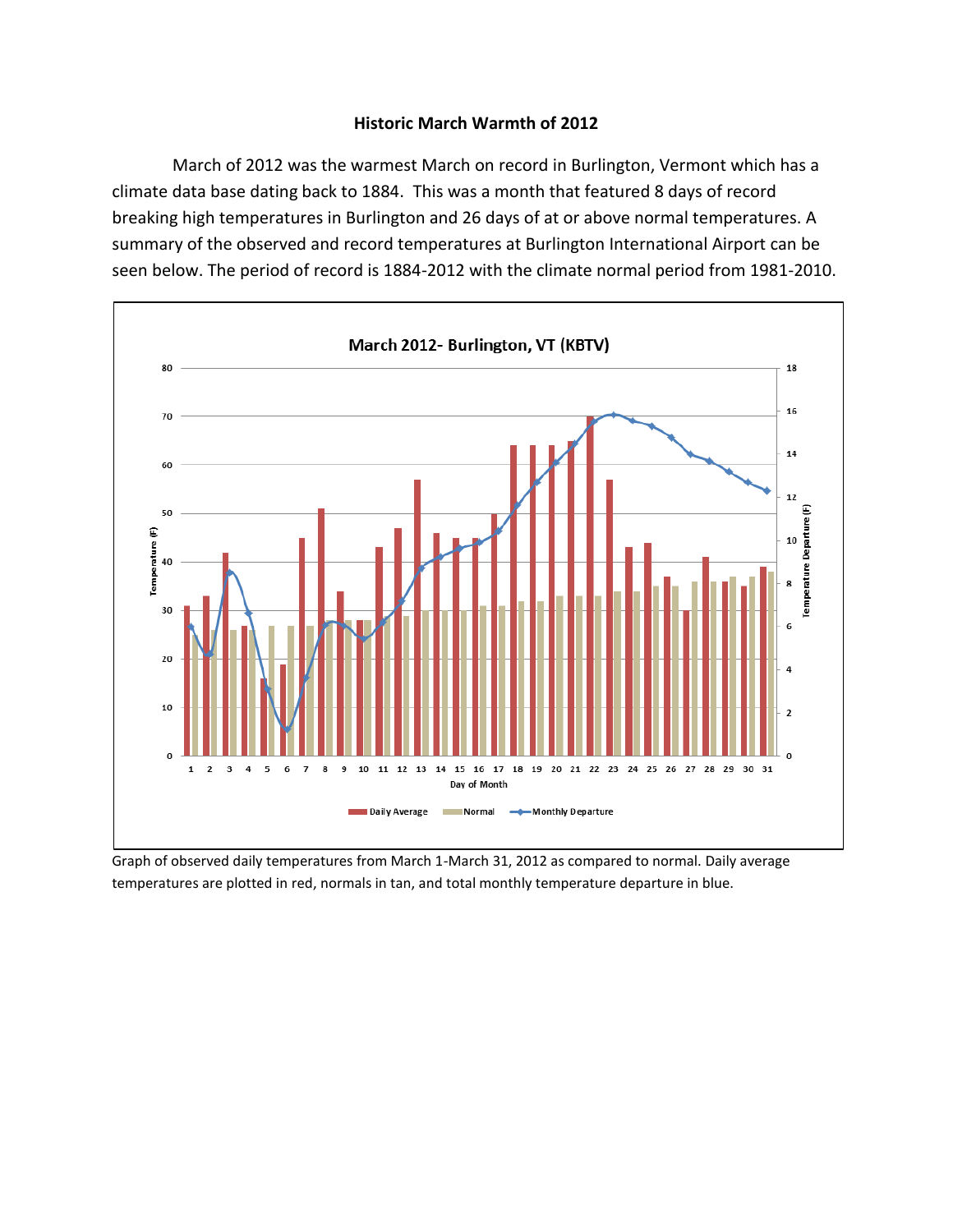| <b>Date</b> | <b>New Record</b> | <b>Previous Record</b> |
|-------------|-------------------|------------------------|
| 03/08       | 61                | 61 (2000)              |
| 03/12       | 63                | 62 (1977)              |
| 03/13       | 67                | 62 (1946)              |
| 03/18       | 76                | 62 (1945)              |
| 03/19       | 79                | 66 (2010)              |
| 03/20       | 80                | 70 (1903)              |
| 03/21       | 81                | 68 (1946)              |
| 03/22       | 81                | 68 (1938)              |

## **Burlington, VT**

Daily Maximum Temperature Records set in March 2012 at Burlington, VT.

Record highs were observed for 5 consecutive days at Burlington from March 18<sup>th</sup>-22<sup>nd</sup> when temperatures topped out in the upper 70's and lower 80's. During this stretch records were shattered by as many as 14 degrees and daily temperature departures were observed as great as 37 degrees above normal. The 80 degree temperature reading on March 20<sup>th</sup> marks the earliest occurrence of 80 degrees in a given calendar year in the historical record, which dates back to 1884. The previous earliest occurrence of 80 degrees was on March  $29<sup>th</sup>$ , 1945. Prior to this warm stretch there were only 5 occurrences of an 80 degree day in March, since 1884.

March finished with a monthly average temperature of 43.2 degrees. This is a new record, making it the warmest March on record. The previous record was 40.0 degrees, set in 1903. The average maximum temperature was 52.8 degrees, which is also a new record, beating out the previous record of 52.0 degrees, set in 1946. The average minimum temperature was 33.6 degrees, which is again a new record, beating out the previous record of 33.5 degrees, set in 1903. With a monthly temperature departure of +12.2 degrees, this is the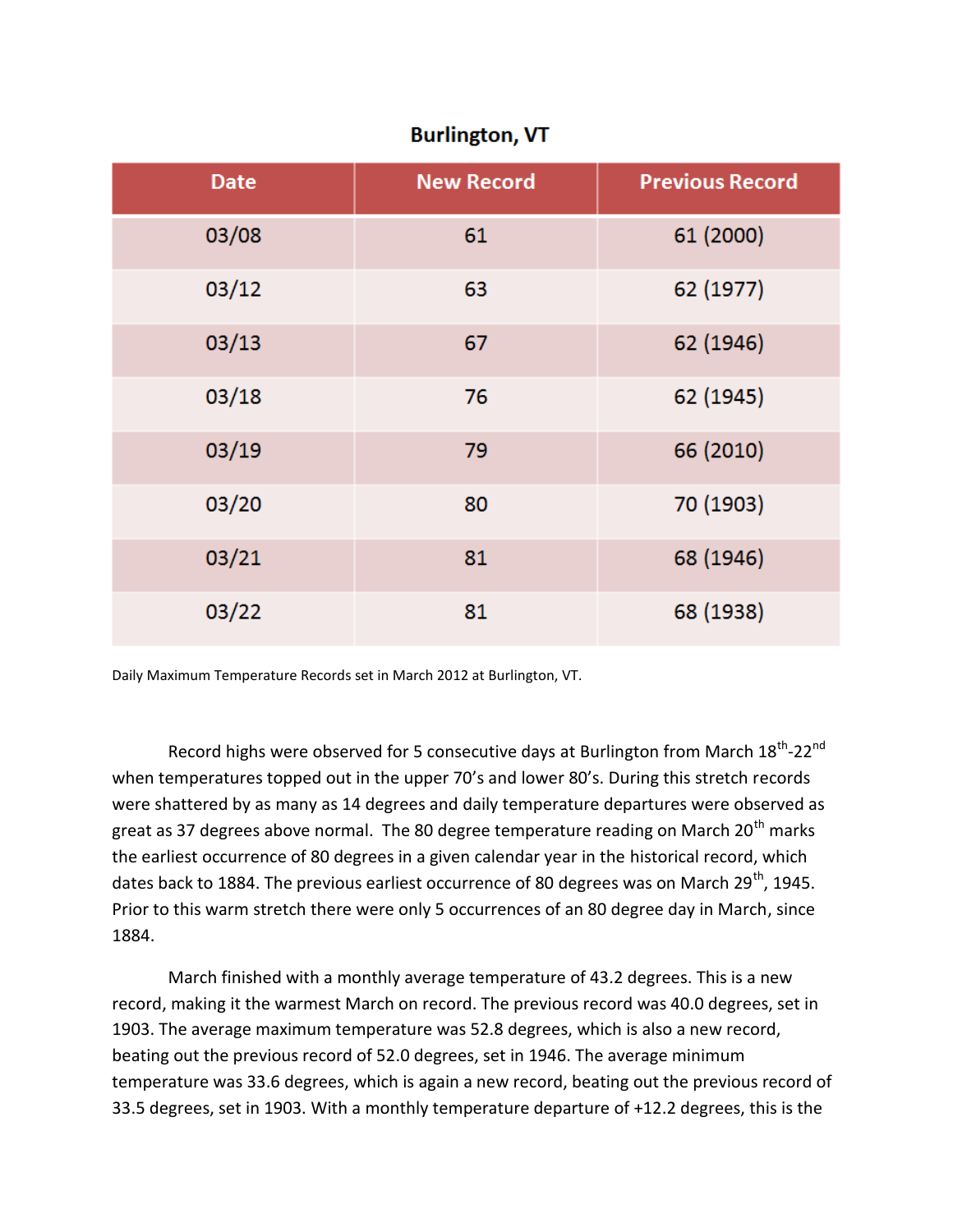third highest monthly departure on record, behind only February 1981 (+14.8) and January 1990 (+13.2).

Also noteworthy, the 12 month stretch from April  $1<sup>st</sup>$ , 2011-March 31 $<sup>st</sup>$ , 2012 marks the</sup> warmest 12-month stretch on record at Burlington, Vermont with an average temperature of 49.8 degrees. The previous record was 49.0 degrees from May  $1<sup>st</sup>$ , 2001-April 30<sup>th</sup>, 2002.

Other records set across Northern New York and Vermont during the month of March 2012 can be seen in the table below: